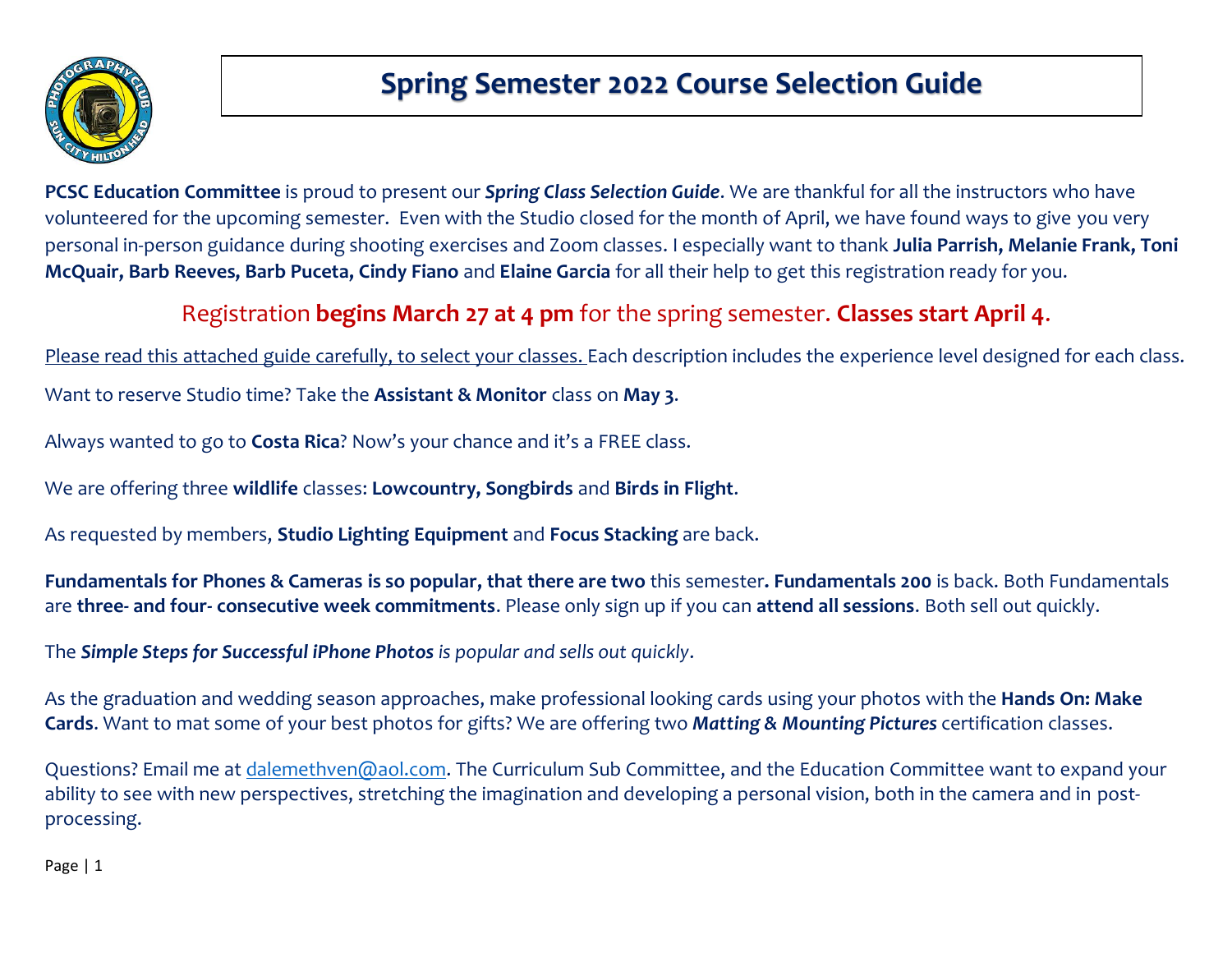| DATE, TIME, FORMAT                               | <b>TITLE/INSTRUCTOR</b>                                               | <b>COURSE DESCRIPTION</b>                                                                                                                                                                                                                                                                                                                                                                                  | <b>SESSIONS</b> | <b>LEVEL</b>                 |
|--------------------------------------------------|-----------------------------------------------------------------------|------------------------------------------------------------------------------------------------------------------------------------------------------------------------------------------------------------------------------------------------------------------------------------------------------------------------------------------------------------------------------------------------------------|-----------------|------------------------------|
| 4/4, 1:30-3:30pm, Zoom<br>4/11, 11am-Noon, Shoot | <b>Simple Steps for Successful</b><br><b>iPhone Photos</b><br>S Flynn | A two-session iPhone class. April 4 is Zoom<br>class. If you enjoy taking photos with your<br>phone, but would like to take them up a<br>notch, this session is for you. We will go over<br>5 quick steps & review "modes" (photo,<br>portrait, square, pano, and slo-mo). We will<br>reconnect on April 11 from 11 to noon at the<br>Town Center to practice using your phone<br>camera in various modes. | 2               | <b>Novice</b>                |
| 4/4, 4-5:30pm, Zoom                              | <b>Costa Rica Travelogue</b><br>J McKnight                            | The Costa Rica Travelogue covers a tour<br>provided by Road Scholar entitled "Digital<br>Photography in Nature: Capturing the Best of<br>Costa Rica." In addition, several additional<br>photographic opportunities are included<br>which focus on local eco-tourism. NO CHARGE<br>FOR THIS ZOOM.                                                                                                          |                 | Anyone. Free<br><b>class</b> |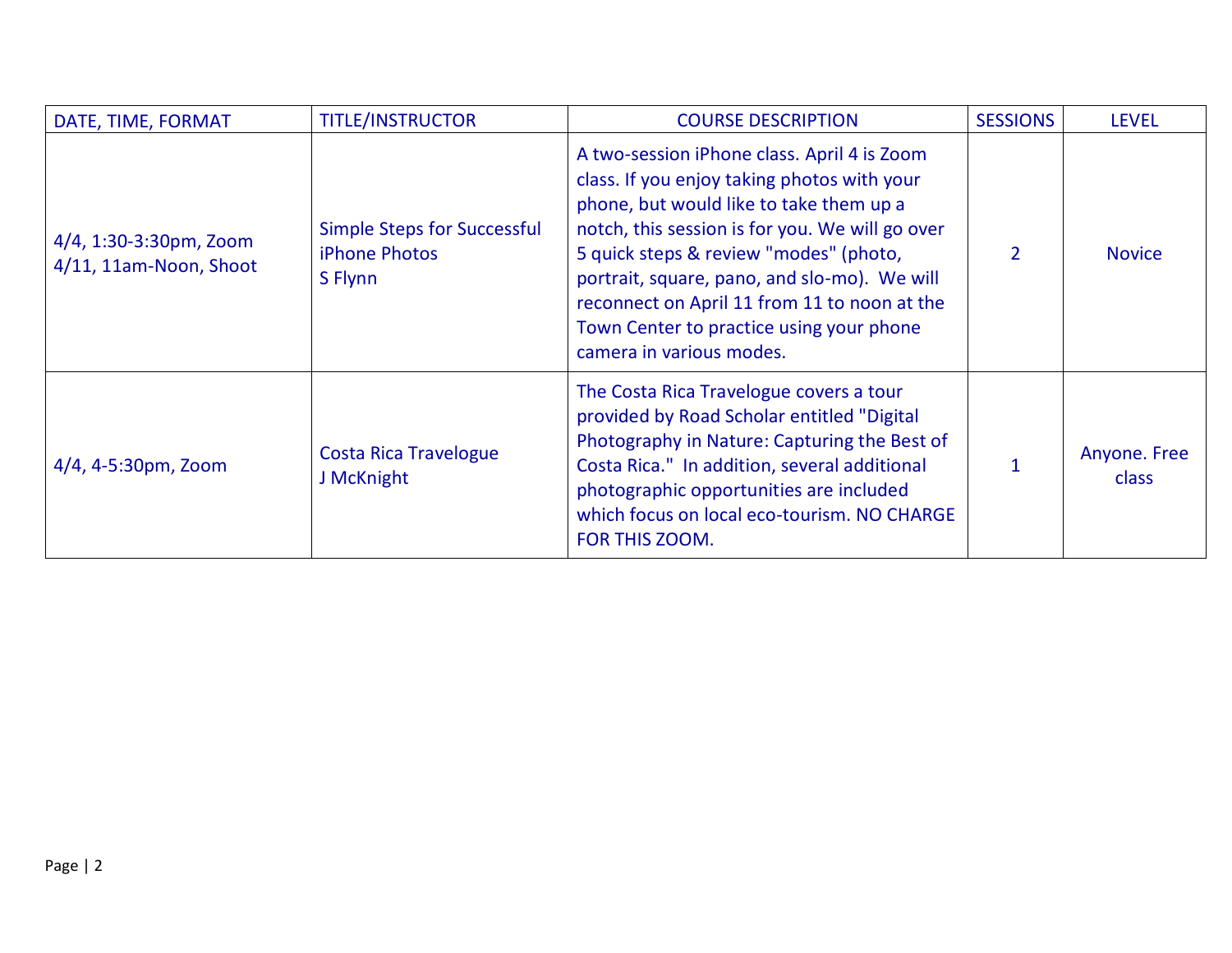| $4/7$ , 1-3 pm Zoom<br>4/13, 10-Noon, Zoom                                 | <b>Wildlife Photos</b><br><b>B</b> Kampwirth                       | This course will be oriented toward wildlife<br>photography opportunities in Sun City and<br>the Lowcountry extending north towards<br>Charleston & south along the Florida coast,<br>with many examples of wildlife specific to<br>these areas. We will discuss basic<br>principles and techniques specific to<br>wildlife photography including the<br>importance of being opportunistic to get<br>the best images. We will also cover some<br>of the equipment best suited for<br>photographing wildlife. During the second<br>session, we will share, and critique photos<br>taken by the class with the goal of<br>improving our photos. April 7, 1-3pm; April<br>13, 10-Noon. | $\overline{2}$ | Anyone        |
|----------------------------------------------------------------------------|--------------------------------------------------------------------|-------------------------------------------------------------------------------------------------------------------------------------------------------------------------------------------------------------------------------------------------------------------------------------------------------------------------------------------------------------------------------------------------------------------------------------------------------------------------------------------------------------------------------------------------------------------------------------------------------------------------------------------------------------------------------------|----------------|---------------|
| 4/22 & 29, 9:30am-Noon,<br>Zoom<br>5/6 & 13, 9:30am-Noon,<br><b>Studio</b> | <b>Fundamentals for Phone &amp;</b><br><b>Cameras</b><br>J Burrack | We will assist your setting up your device<br>and provide tips & techniques to capture<br>high quality photos you can share with<br>pride or print for competition or display.<br>The workshop is four consecutive weeks<br>with weekly homework assignments and at<br>least one group shooting session. The first<br>2 sessions will be via Zoom unless the<br>Studio rehab is completed. The last 2<br>sessions will be in the Studio.                                                                                                                                                                                                                                            | 4              | <b>Novice</b> |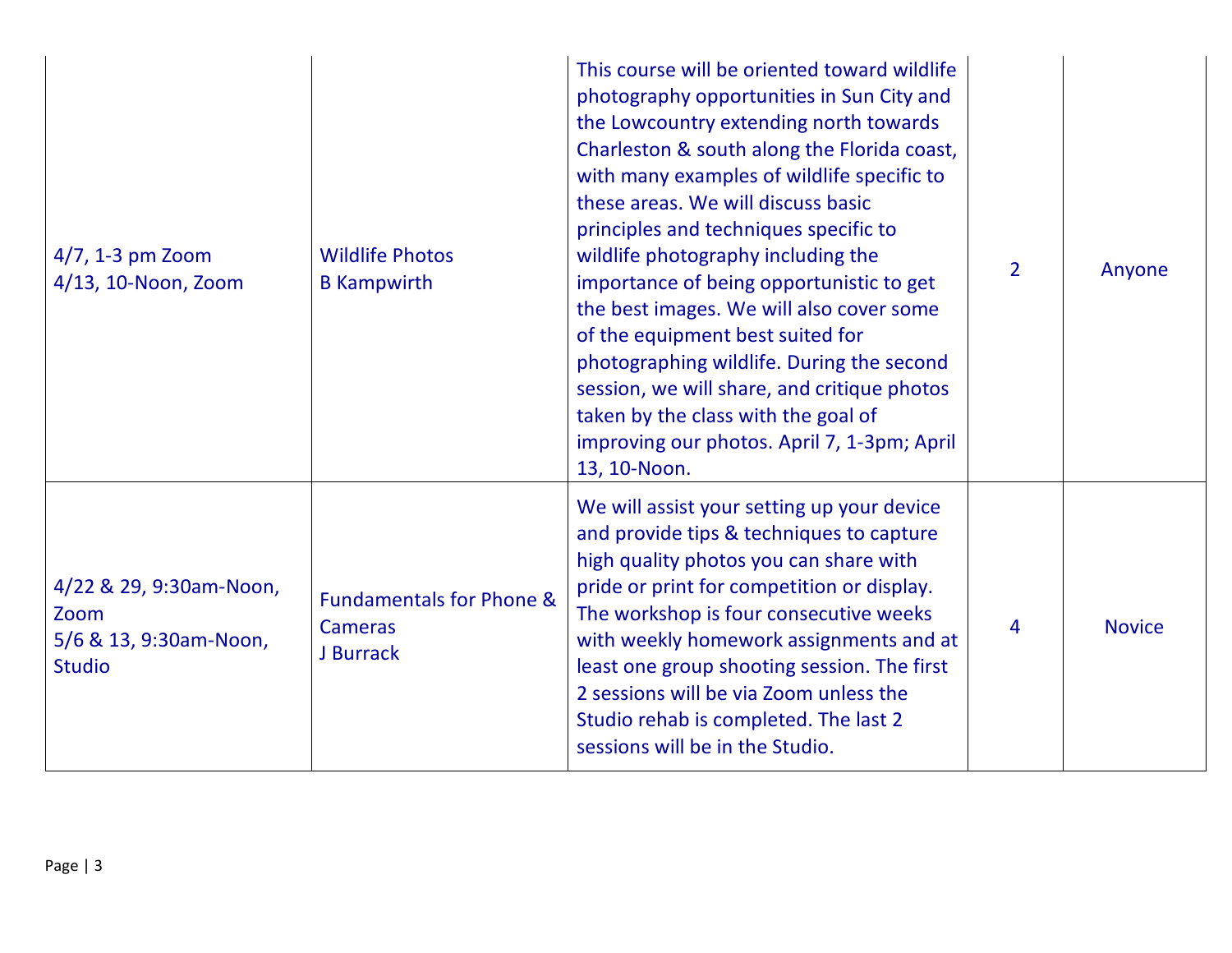| 5/3, 10am-Noon, Studio   | <b>Studio Assistants &amp; Monitors</b><br><b>E</b> Garcia   | This is essential training to monitor classes<br>and the Studio. The Club continues to have a<br>strong class schedule only with the assistance<br>of the volunteer monitors and instructors.<br>Participants will learn how to access and<br>secure the Studio, perform class monitor<br>duties, register new members, and complete<br>emergency procedures. Any member who<br>would like to reserve the Studio must take this<br>training. Members who have taken classes<br>that provide equipment certification in<br>matting, lighting, printing, scanning, etc. can<br>take advantage of reserved Studio time once<br>they complete this training session. This<br>assures that all members of the Photography<br>Club take responsibility for the effective and<br>safe use of the Studio. | $\mathbf{1}$ | Anyone |
|--------------------------|--------------------------------------------------------------|---------------------------------------------------------------------------------------------------------------------------------------------------------------------------------------------------------------------------------------------------------------------------------------------------------------------------------------------------------------------------------------------------------------------------------------------------------------------------------------------------------------------------------------------------------------------------------------------------------------------------------------------------------------------------------------------------------------------------------------------------------------------------------------------------|--------------|--------|
| 5/4, 9:30am-Noon, Studio | <b>Matting &amp; Mounting Pictures</b><br>J Burrack          | This is a certification class to be able to use<br>the Matting & Mounting equipment in the<br>Studio. Bring an 8x10 or 11x14 photo to the<br>studio and learn to dry mount it, then cut and<br>attach a mat.                                                                                                                                                                                                                                                                                                                                                                                                                                                                                                                                                                                      | $\mathbf{1}$ | Anyone |
| 5/5, 1-2:30pm, Studio    | <b>Hands On: Make Cards</b><br><b>B Puceta &amp; K Mills</b> | Come and make 4 professional-looking cards<br>on wonderful cardstock in the Studio. This is a<br>HANDS-ON class. You will see how to make;<br>where to buy supplies; and then make four<br>cards from your own 4 (4x6) pictures. Come<br>join the fun!                                                                                                                                                                                                                                                                                                                                                                                                                                                                                                                                            | $\mathbf{1}$ | Anyone |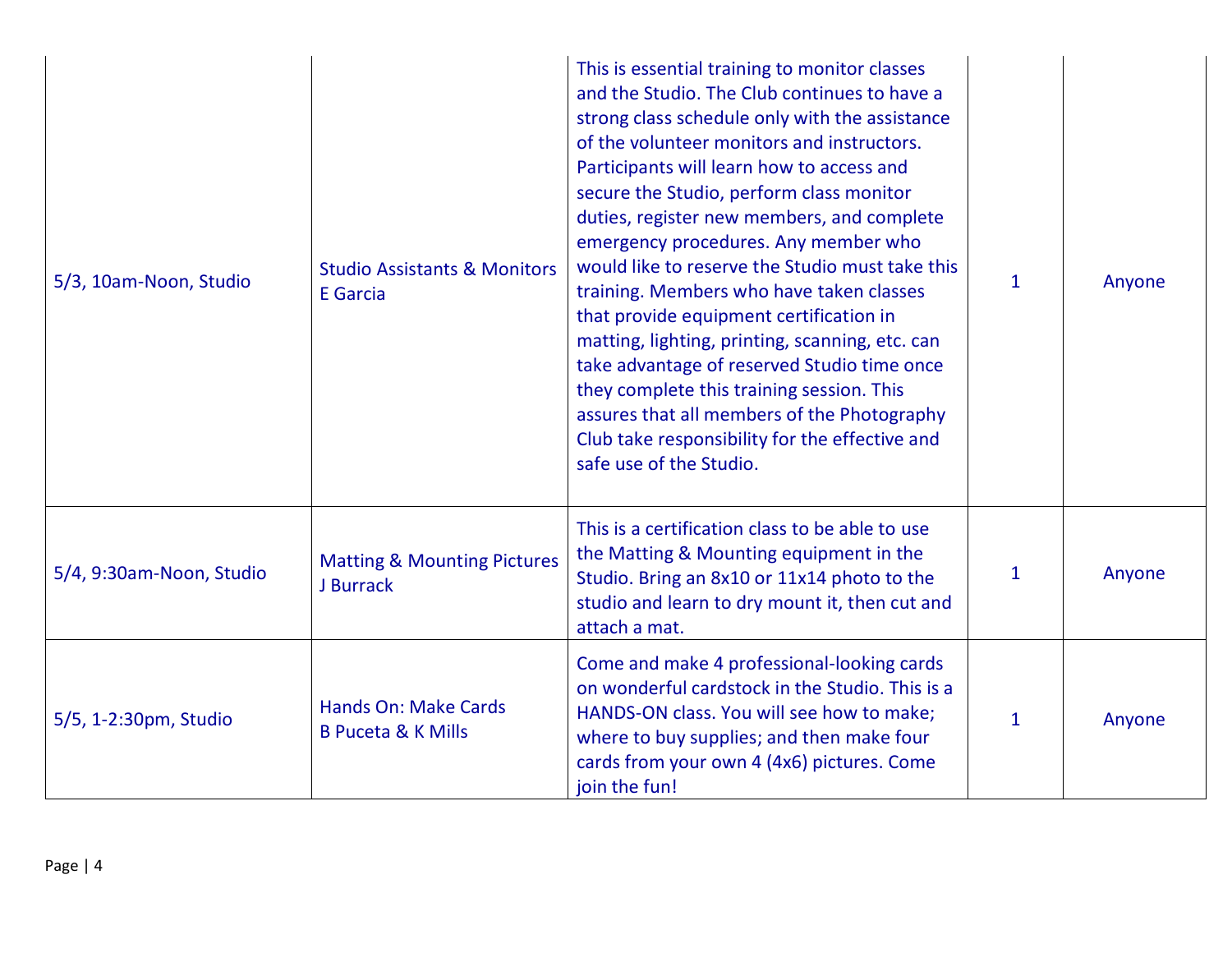| 5/9, 9:30am-Noon, Studio                                                         | <b>Matting and Mounting</b><br><b>Pictures</b><br>J Burrack | This is a certification class to be able to use<br>the Matting & Mounting equipment in the<br>Studio. Bring an 8x10 or 11x14 photo to the<br>studio and learn to dry mount it, then cut and<br>attach a mat.                                                                                                                                                                                           | 1              | Anyone                                                                                                                                                  |
|----------------------------------------------------------------------------------|-------------------------------------------------------------|--------------------------------------------------------------------------------------------------------------------------------------------------------------------------------------------------------------------------------------------------------------------------------------------------------------------------------------------------------------------------------------------------------|----------------|---------------------------------------------------------------------------------------------------------------------------------------------------------|
| 5/10, 2:30-4:00pm, Zoom<br>5/17, 10:00-Noon, Field Trip<br>5/24, 2:30-4:00, Zoom | <b>Birds in Flight</b><br><b>E</b> Denning                  | Everett will share his own photos to explain all<br>the proper settings & techniques to capture<br>birds in flight. He will share what he's learned<br>living in the Lowcountry following our wading<br>& shore birds. The final class will include<br>critiques of the photos taken during the field<br>trip. May 10, 2:30 - 4:00 Zoom; May 17, 10:00<br>- 12:00 Field Trip; May 24, 2:30 - 4:00 Zoom | $\overline{3}$ | For more<br>advanced<br>students who<br>are<br>comfortable<br>using various<br>modes i.e.,<br>setting<br>aperture,<br>shutter speed                     |
| 5/11, 2-4pm, Studio                                                              | How to Create an Action in<br>PhotoShop<br>L Joseph         | Do you find yourself doing the same few steps<br>to many of your pictures? Or do you want to<br>see if an image would make a good Orb, and<br>wish you could automate the process? You<br>must have the latest version of Photoshop<br>and a basic understanding of how to use<br>it. This is NOT a class for beginners.                                                                               | $\mathbf{1}$   | You must have<br>the latest<br>version of<br>Photoshop and<br>a basic<br>understanding<br>of how to use<br>it. This is NOT<br>a class for<br>beginners. |
| 5/16, 9am-Noon, Studio                                                           | <b>Studio Lighting Equipment</b><br>C Burt                  | <b>Studio Equipment and Demonstrations of</b><br>Fluorescent & Strobe Lighting. This is a good<br>starting point to learn about studio lighting.                                                                                                                                                                                                                                                       | 1              | Anyone                                                                                                                                                  |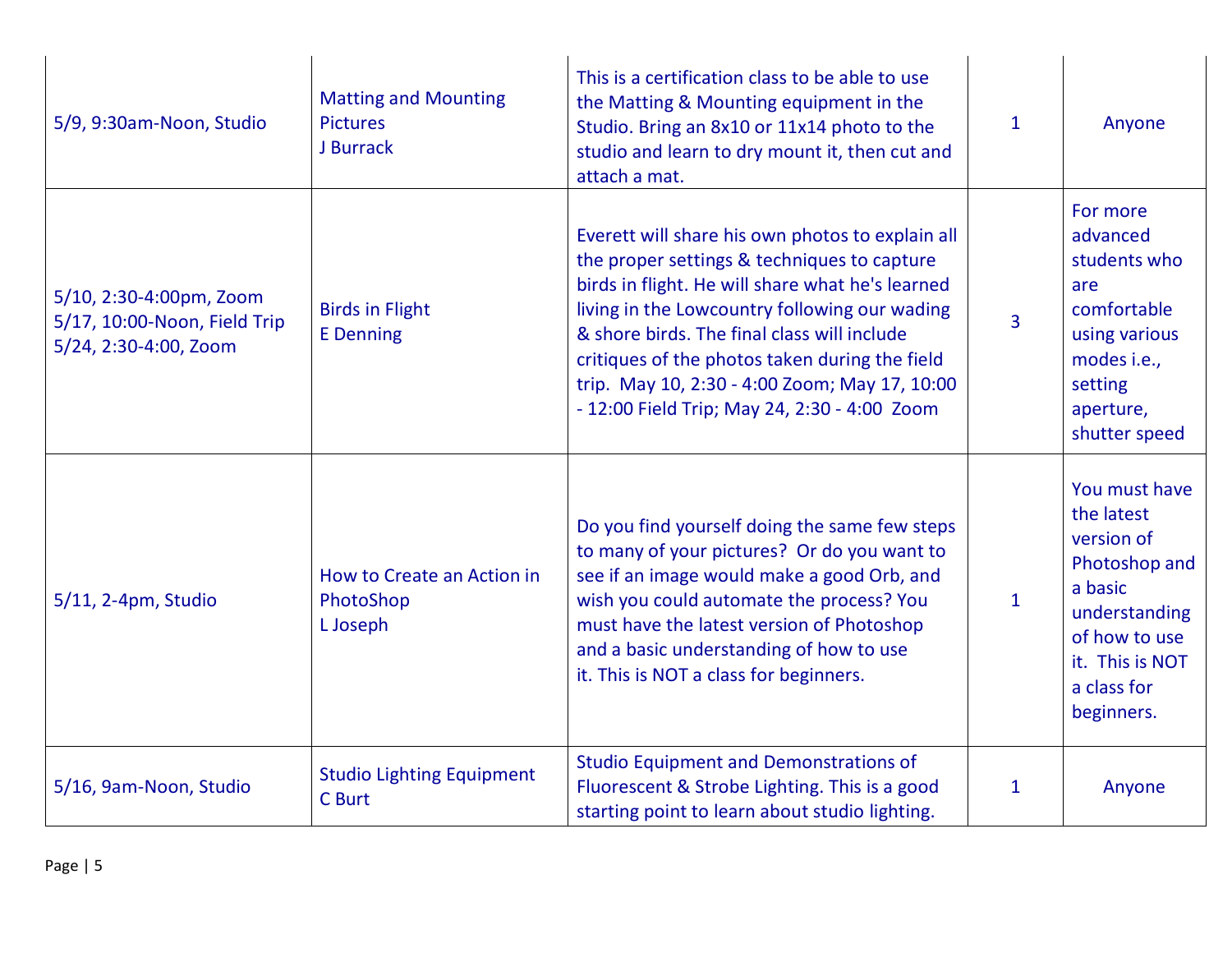| 5/19, 9:30am-Noon, Studio | <b>Focus Stacking</b><br>J Burrack                 | We present a technique and process that<br>allows you to present a subject that is totally<br>sharp, left to right and front to back, by using<br>a computer program to combine several<br>images each focused on different areas of<br>your subject. The program to do this may<br>already be in your photo toolbox or you can<br>acquire one. Newer cameras often have built<br>in "bracketing" features to further automate<br>the process. We will go through the process<br>and discuss the program options. You may<br>also use the process to combine photos to<br>create awesome landscape images too. | $\mathbf 1$ | <b>Novice</b> |
|---------------------------|----------------------------------------------------|----------------------------------------------------------------------------------------------------------------------------------------------------------------------------------------------------------------------------------------------------------------------------------------------------------------------------------------------------------------------------------------------------------------------------------------------------------------------------------------------------------------------------------------------------------------------------------------------------------------|-------------|---------------|
| 5/25, 1-3pm, Studio       | <b>Photographing Songbirds</b><br><b>R</b> Matheny | The class will be about advanced birding,<br>concentrating on songbirds. You will learn<br>how to locate the best venues for finding<br>songbirds, tips on photographing them, and<br>techniques to help in identifying these little<br>guys. We will have a second class out in the<br>field if there is enough interest. No need to<br>bring a camera, but if you have a field guide<br>that you use, it may be helpful to bring that<br>along.                                                                                                                                                              | $\mathbf 1$ | Anyone        |